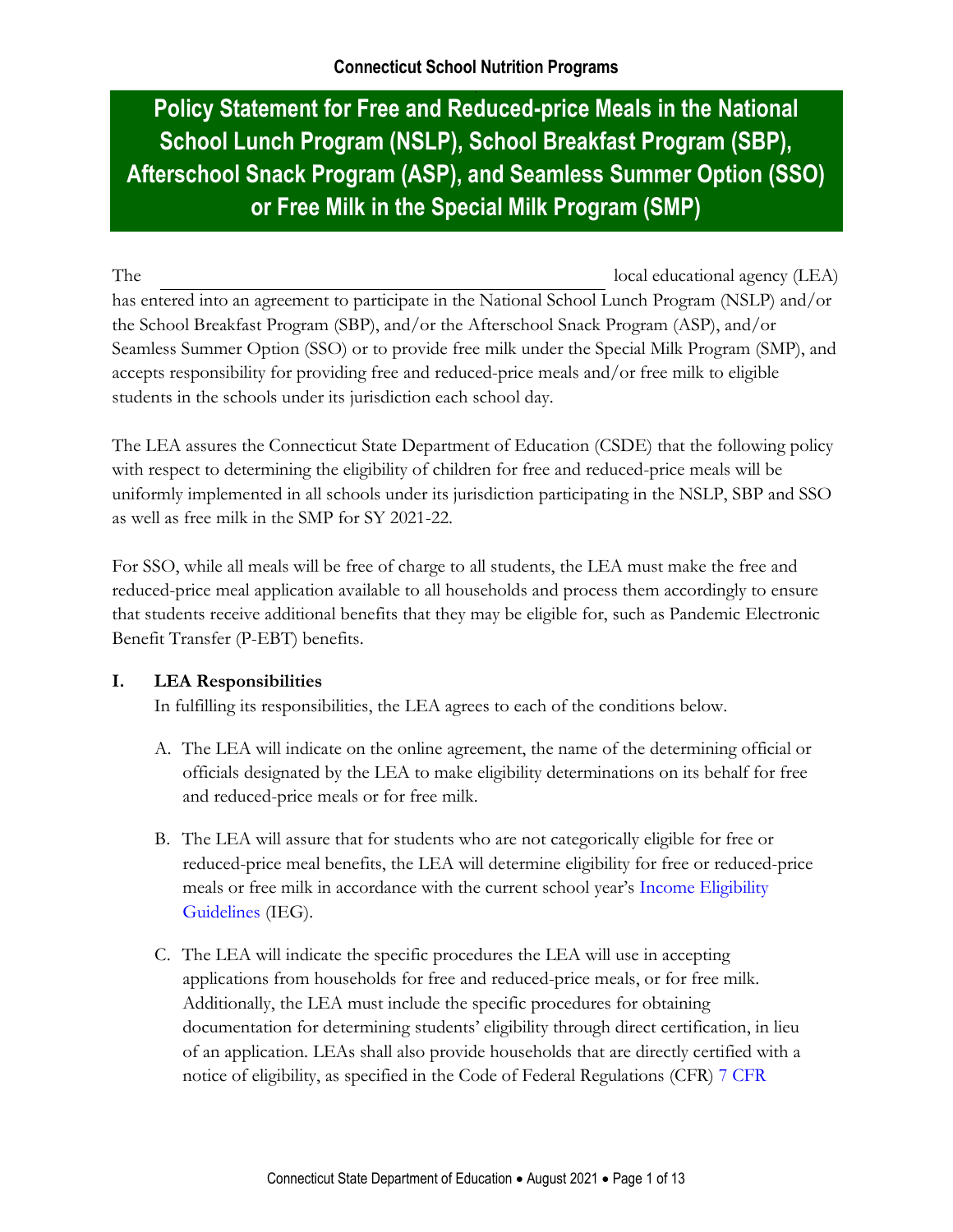[245.6\(](https://www.ecfr.gov/cgi-bin/text-idx?SID=4c211a738d6109939c6054a6286ac109&mc=true&node=pt7.4.245&rgn=div5#se7.4.245_16)c)(2), and shall include this notice in their policy statement. Refer to the CSDE's form, *[Meal Application and Data Management Process](https://portal.ct.gov/-/media/SDE/Nutrition/NSLP/Forms/MealCount/Meal_Application_Data_Management_Process_SNP.docx)*.

- D. The LEA will provide a description of the method or methods to be used to collect payments from those students paying the full price for meals or milk, or the reducedprice of a meal, which will prevent the overt identification of the students receiving free or reduced-price meals or free milk. Refer to the CSDE's form, *[Site Information on Money](https://portal.ct.gov/-/media/SDE/Nutrition/NSLP/Forms/MealCount/Site_Information_Money_Collection_POS_Meal_Counts_SNP.docx)  [Collection and Point-of-service \(POS\) Meal Count Systems](https://portal.ct.gov/-/media/SDE/Nutrition/NSLP/Forms/MealCount/Site_Information_Money_Collection_POS_Meal_Counts_SNP.docx)*.
- E. The LEA will provide an assurance that the school will abide by the hearing procedure set forth in [7 CFR 245.7](https://www.ecfr.gov/cgi-bin/text-idx?SID=4c211a738d6109939c6054a6286ac109&mc=true&node=pt7.4.245&rgn=div5#se7.4.245_17) and the nondiscrimination practices set forth in [7 CFR 245.8.](https://www.ecfr.gov/cgi-bin/text-idx?SID=4c211a738d6109939c6054a6286ac109&mc=true&node=pt7.4.245&rgn=div5#se7.4.245_18) Refer to the CSDE's [Policy Statement](https://portal.ct.gov/SDE/Lists/Forms-School-Nutrition-Programs/Policy-Statement) template.
- F. The LEA will serve meals free to:
	- all enrolled students at approved SSO sites and serve all students 18 years or younger or 19 years and older with a disability at open sites.
	- students from families or households whose income is at or below the free income level in the current IEGs;
	- students from households that provide a confirmed case number on the application; and
	- students who are categorically free as indicated in [7 CFR 245.6](https://www.ecfr.gov/cgi-bin/text-idx?SID=4c211a738d6109939c6054a6286ac109&mc=true&node=pt7.4.245&rgn=div5#se7.4.245_16) and the IEGs.
- G. The LEA will serve meals at a reduced-price to students from families or households whose income is at or within the income level in the current IEG for reduced-price meals. The price for meals cannot be more than \$.40 for lunch, more than \$.30 for breakfast, or more than \$.15 for afterschool snack. Note: that at approved SSO sites, this is not applicable.
- H. The LEA will put procedures in place when selling competitive foods during meal service that prevent overt identification of the students receiving free or reduced-price meals or free milk.
- I. The LEA will prevent disclosure of confidential free and reduced-price eligibility information as required under [7 CFR 245.6](https://www.ecfr.gov/cgi-bin/text-idx?SID=4c211a738d6109939c6054a6286ac109&mc=true&node=pt7.4.245&rgn=div5#se7.4.245_16) (f-k).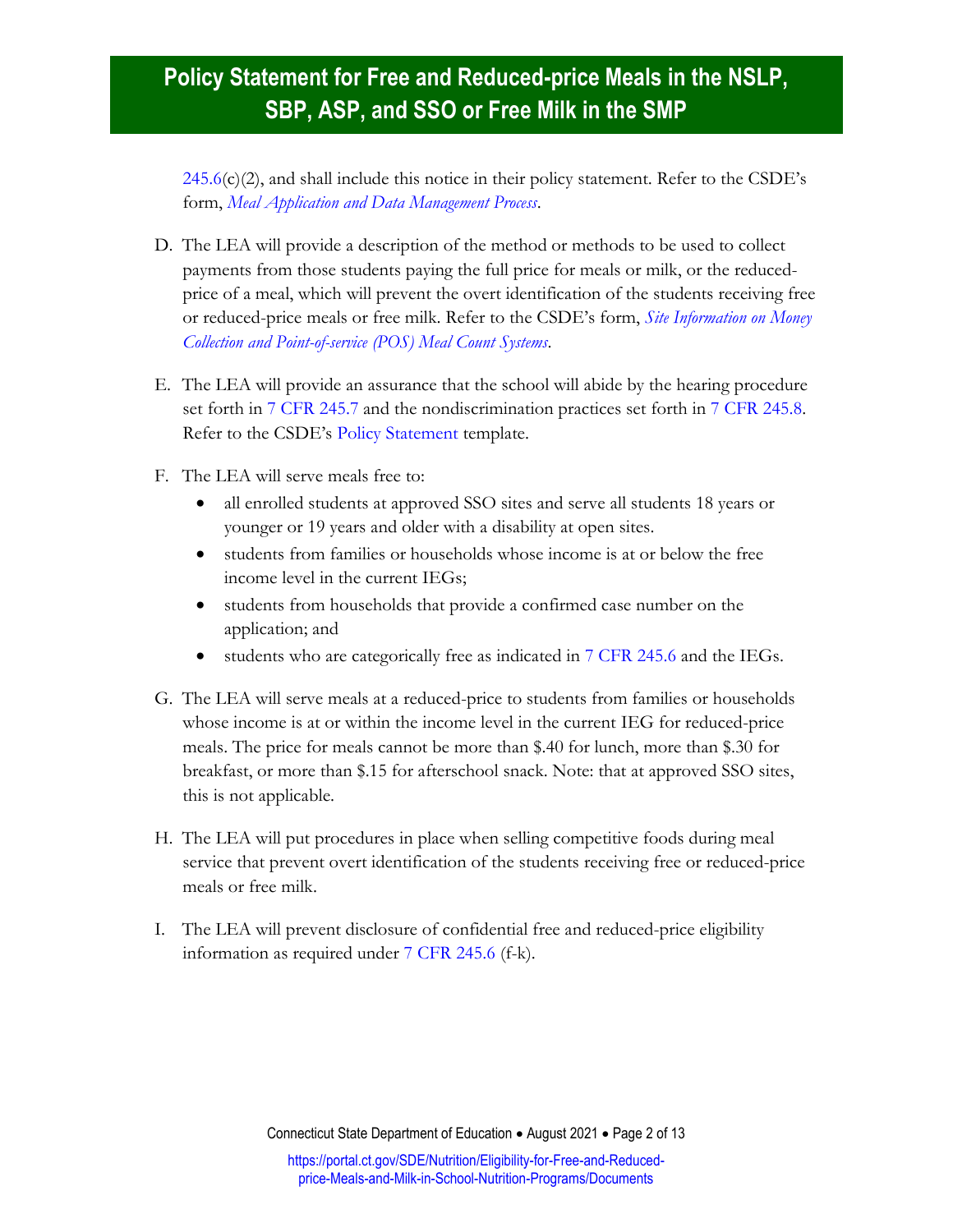#### **II. LEA Operation of the School Food Service Program**

The LEA agrees to operate its school food service programs in compliance with the requirements below.

### **A. Nondiscrimination**

LEAs participating in the NSLP, SBP, SSO, ASP, or SMP shall not discriminate on the basis of race, color, national origin, sex, disability, age, or reprisal or retaliation for prior civil rights activity in any program or activity conducted or funded by the United States Department of Agriculture (USDA). The LEA shall ensure that there are no barriers for participation in the Child Nutrition Programs (CNP) for Limited English Proficient (LEP) families, and that the LEA will communicate with parents and guardians in a language they can understand through the certification and verification processes.

The LEA shall take all necessary actions to ensure compliance with the nondiscrimination practices for students eligible to receive free and reduced-price meals or free milk, as outlined below.

- 1. The names of the students shall not be published, posted, or announced in any manner.
- 2. There shall be no overt identification of any of the students by the use of special tokens or tickets or by any other means.
- 3. The students shall not be required to work for their meals or milk.
- 4. The students shall not be required to use a separate dining area, go through a separate serving line, enter the dining area through a separate entrance, or consume their meals or milk at a different time.
- 5. When more than one lunch or breakfast or type of milk is offered that meets the requirements prescribed in [7 CFR 210.10,](https://www.ecfr.gov/cgi-bin/text-idx?SID=4c211a738d6109939c6054a6286ac109&mc=true&node=pt7.4.210&rgn=div5#se7.4.210_110) [7 CFR 220.8](https://www.ecfr.gov/cgi-bin/retrieveECFR?gp=1&SID=1efda750af767569cda912c147528a21&ty=HTML&h=L&mc=true&r=PART&n=pt7.4.220#se7.4.220_18) or the definition of "milk*"* in [7 CFR 215.2,](https://www.ecfr.gov/cgi-bin/retrieveECFR?gp=1&SID=1efda750af767569cda912c147528a21&ty=HTML&h=L&mc=true&r=PART&n=pt7.4.215#se7.4.215_12) the students shall have the same choice of meals or milk that is available to those students who pay the full price for their meal or milk.
- 6. LEAs shall use the application form and letter template to prepare the notice or cover letter sent to parents/households as provided by the CSDE. In addition, LEAs shall also use the CSDE-provided templates for notification of benefits letters and verification communications. Use of any other documents requires prior approval by the CSDE.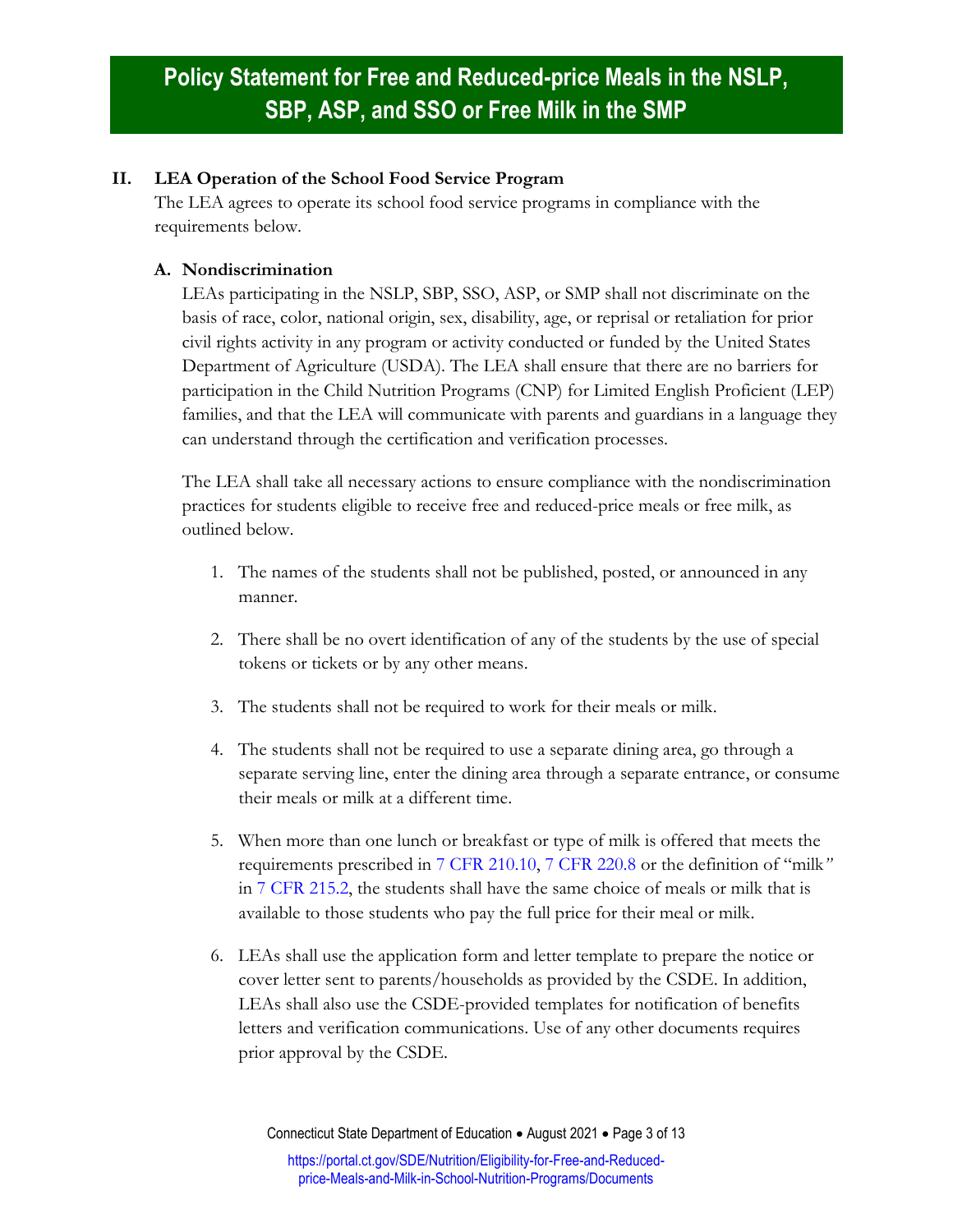The LEA shall have written procedures for receiving and processing Civil Rights complaints that identify the outside agency to which complaints are forwarded (i.e., the CSDE, Northeast Regional Office in Boston, the Food and Nutrition Service, Office of Civil Rights, or the USDA Office of Civil Rights). Procedures must:

- include whether an allegation is made verbally or in person;
- have the person receiving the allegation record the complaint; and
- ensure that the procedures for receiving a complaint do not prevent a complaint from being accepted.

Additionally, the LEA's procedures cannot indicate that they attempt to resolve the complaint themselves, nor can the LEA's complaint process be a prerequisite for accepting a complaint. Refer to the CSDE Civil Rights Procedure for School Nutrition Programs template.

The LEA must include the following nondiscrimination statement on all applicable CNP materials and at the point where reimbursable meals or milk are served:

In accordance with Federal civil rights law and U.S. Department of Agriculture (USDA) civil rights regulations and policies, the USDA, its Agencies, offices, and employees, and institutions participating in or administering USDA programs are prohibited from discriminating based on race, color, national origin, sex, disability, age, or reprisal or retaliation for prior civil rights activity in any program or activity conducted or funded by USDA.

Persons with disabilities who require alternative means of communication for program information (e.g. Braille, large print, audiotape, American Sign Language, etc.), should contact the Agency (State or local) where they applied for benefits. Individuals who are deaf, hard of hearing or have speech disabilities may contact USDA through the Federal Relay Service at (800) 877-8339. Additionally, program information may be made available in languages other than English.

To file a program complaint of discrimination, complete the [USDA Program](https://www.ocio.usda.gov/sites/default/files/docs/2012/Complain_combined_6_8_12.pdf)  [Discrimination Complaint Form,](https://www.ocio.usda.gov/sites/default/files/docs/2012/Complain_combined_6_8_12.pdf) (AD-3027) found online at: [How to File a](https://www.usda.gov/oascr/how-to-file-a-program-discrimination-complaint)  [Complaint,](https://www.usda.gov/oascr/how-to-file-a-program-discrimination-complaint) and at any USDA office, or write a letter addressed to USDA and provide in the letter all of the information requested in the form. To request a copy of the complaint form, call (866) 632-9992. Submit your completed form or letter to USDA by: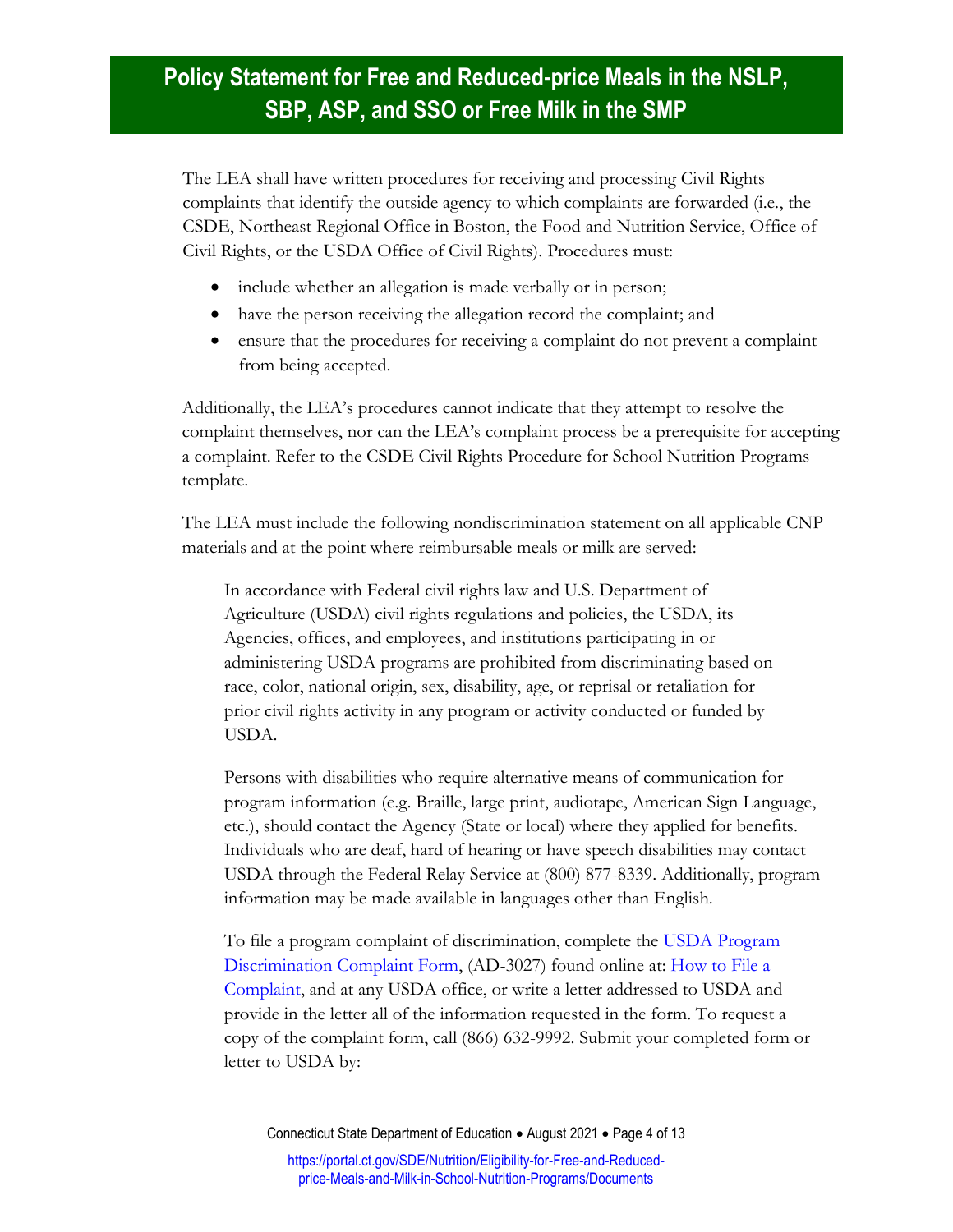- (1) mail: U.S. Department of Agriculture Office of the Assistant Secretary for Civil Rights 1400 Independence Avenue, SW Washington, D.C. 20250-9410;
- (2) fax: (202) 690-7442; or
- (3) email:  $program.intake@usda.gov$ .

This institution is an equal opportunity provider.

#### **B. Anonymity and Accountability**

LEAs shall establish procedures to collect money from students who pay for their meals and to account for the number of free, reduced-price, and full-price meals served at the point of sale (POS), or the number of cartons of free and full-price milk served. The LEA will ensure that overt identification of a student's eligibility status does not take place at the POS. Refer to the CSDE's form, *[Site Information on Money Collection and Point-of-service \(POS\)](https://portal.ct.gov/-/media/SDE/Nutrition/NSLP/Forms/MealCount/Site_Information_Money_Collection_POS_Meal_Counts_SNP.docx)  [Meal Count Systems.](https://portal.ct.gov/-/media/SDE/Nutrition/NSLP/Forms/MealCount/Site_Information_Money_Collection_POS_Meal_Counts_SNP.docx)*

#### **III. LEA Administration of the Eligibility Process**

The LEA agrees to administer the eligibility process in compliance with the requirements below.

#### **A. Notice to Parents/Guardians**

At the beginning of each school year, and whenever there is a change in eligibility criteria, each LEA must send to the parent/guardian in each household a letter provided by the CSDE, including the application form for free and reduced-price meals. The letter shall indicate how the household may apply for benefits. Any modifications to the CSDE letter template must receive prior authorization from the CSDE. .

#### **B. Public Release**

The LEA must distribute the applicable (either SSO or NSLP) Public Media Release annually, describing how households may apply for benefits and providing the current IEGs. New LEAs are required to distribute a Public Media Release announcing their sponsorship of the program.

The local unemployment office and area employers contemplating large layoffs will be told of the eligibility criteria for free and reduced-price meals and free milk, and other information supplied in the letter to parents/guardians.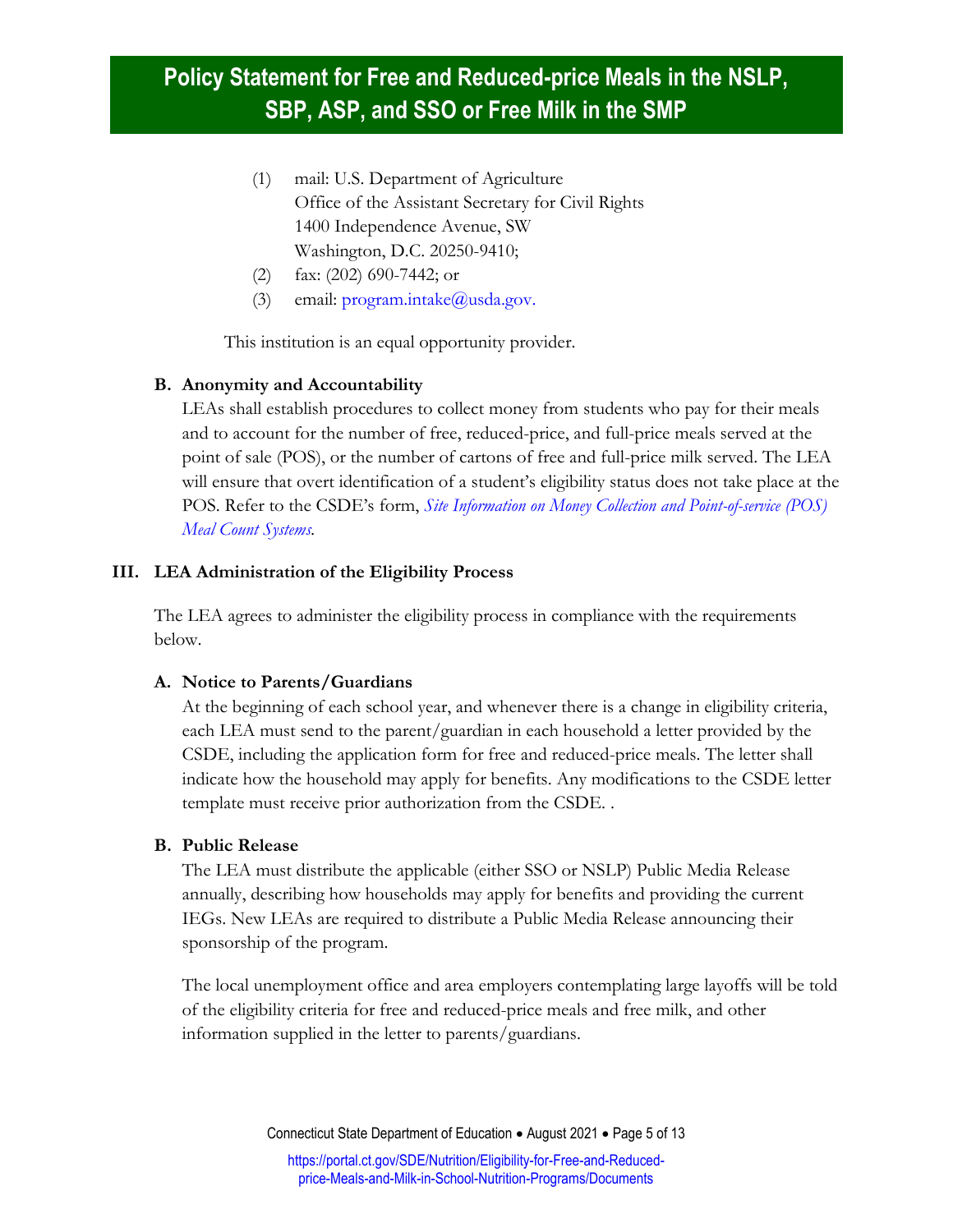#### **C. Applications**

Parents/guardians in households will be asked to submit one application per household to the approving officials. Applications may be submitted at any time during the year. Parents/guardians enrolling a new student in the school during the school year for the first time must be given an application.

A student's eligibility will transfer from one school to another. The school must collect the documentation from the previous school.

Parents/guardians must be given notification of the eligibility determination within 10 operating days of receipt of the application. The LEA must use the notification template provided by the CSDE or receive prior authorization from the CSDE to use an alternate form. The service of free or reduced-price meals or free milk will begin immediately upon determining eligibility.

Parents/guardians in households must be informed in writing of the reasons for denial of their application. They must be advised of the Hearing Official and the Hearing Process.

#### **D. Direct Certification**

LEAs must access the [Direct Certification](https://portal.ct.gov/SDE/Nutrition/Direct-Certification) database weekly and must monitor the case management module weekly. At the beginning of each school year, the LEA must provide households with notification that their children are eligible for free or reduced-price meals through Direct Certification, and that no application for benefits is required. LEAs must extend free benefits to all students in the household.

#### **E. Categorical Eligibility**

Households must also be advised that a foster child is categorically eligible for free meals and may be included as a member of the foster family if the foster family chooses to apply for benefits for other children. The LEA must explain that including children in foster care as household members can help other children in the household qualify for free or reduced-price meals. If the foster family is not eligible for free or reduced-price meal benefits, this does not prevent a foster child from receiving free meal benefits.

Households with children who are categorically eligible under "Other Source Categorically Eligible Programs," including Head Start and students experiencing homelessness, should contact the school for assistance in receiving benefits, and mark the application in the appropriate box.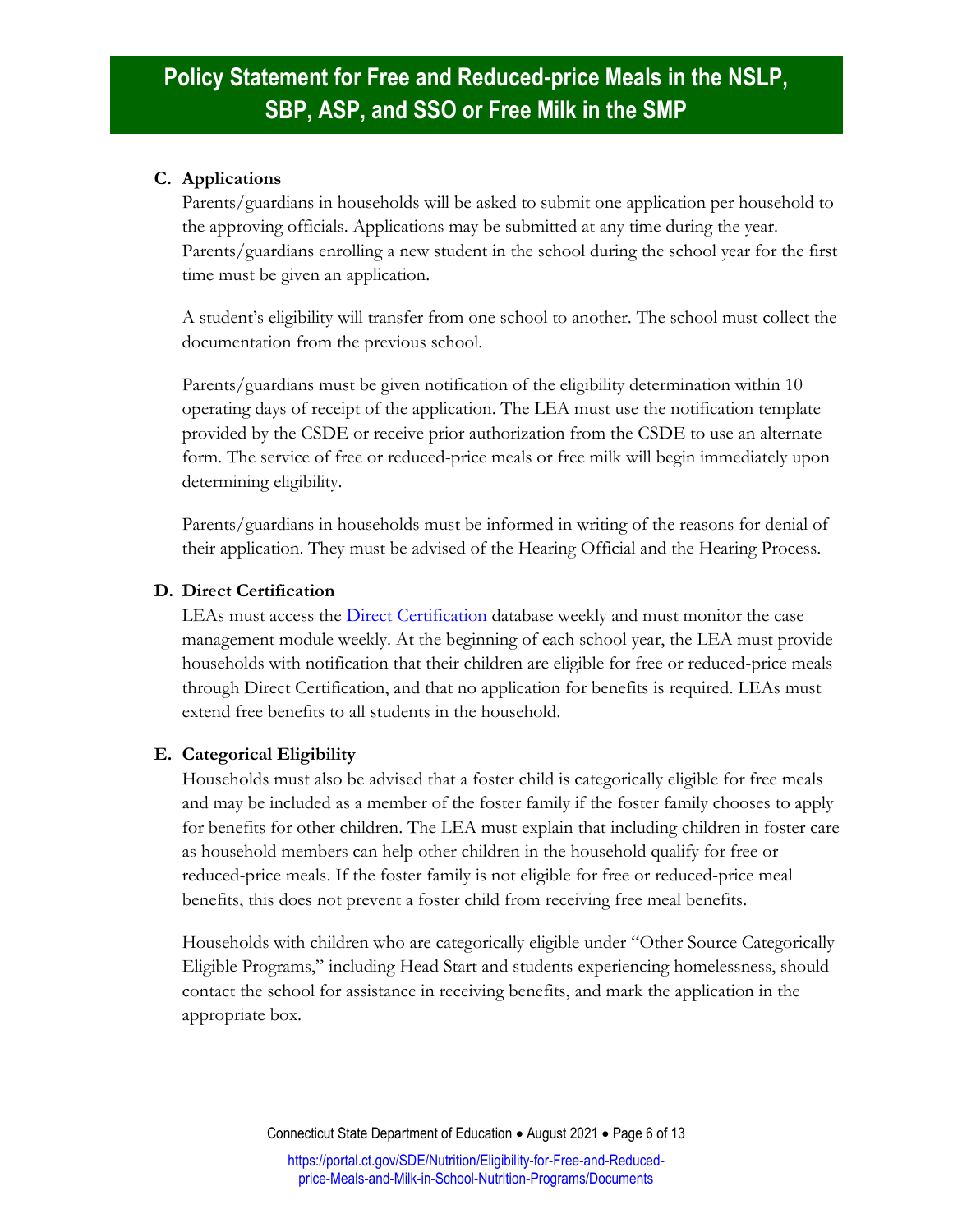#### **F. Special Provisions**

Special provision options are available to LEAs with prior CSDE approval, and allow household applications to be collected less frequently. These two options are described below.

- Community Eligibility Provision (CEP): The CEP reduces application and meal counting burdens. Schools may participate in CEP if 40 percent or more of their enrolled students are directly certified for free school meals. Schools may not charge students for meals. Identified student percentages (ISP) are determined by April 1 of the prior year. Reimbursement is determined by the ISP and the current USDA multiplier. This program operates for a four-year period.
- Provision 2: This provision reduces application and meal counting burdens. Schools cannot charge students for meals at any time. During the Base Year (year 1), the free and reduced-price process must be followed, including verification of applications. In the base year, schools must count meals by category (free, reducedprice and paid). In subsequent years, the verification process is not required. In the subsequent three years, reimbursement is based on claiming percentages established in the base year.

### **G. Hearing Procedure**

A family may appeal a decision made by the LEA with respect to an application for free or reduced-price meals or for free milk. The hearing shall be held with reasonable promptness, and the LEA shall provide convenient and adequate notice as to the time and place of the hearing. Based on [7 CFR 245.7,](https://www.ecfr.gov/cgi-bin/text-idx?SID=4c211a738d6109939c6054a6286ac109&mc=true&node=pt7.4.245&rgn=div5#se7.4.245_17) the hearing shall provide for both the family and the LEA:

- a simple, publicly announced method to make an oral or written request for a hearing;
- an opportunity to be assisted or represented by an attorney or other person;
- an opportunity to examine, prior to and during the hearing, any documents and records presented to support the decision under appeal;
- an opportunity to present oral or documentary evidence and arguments supporting a position without undue interference; and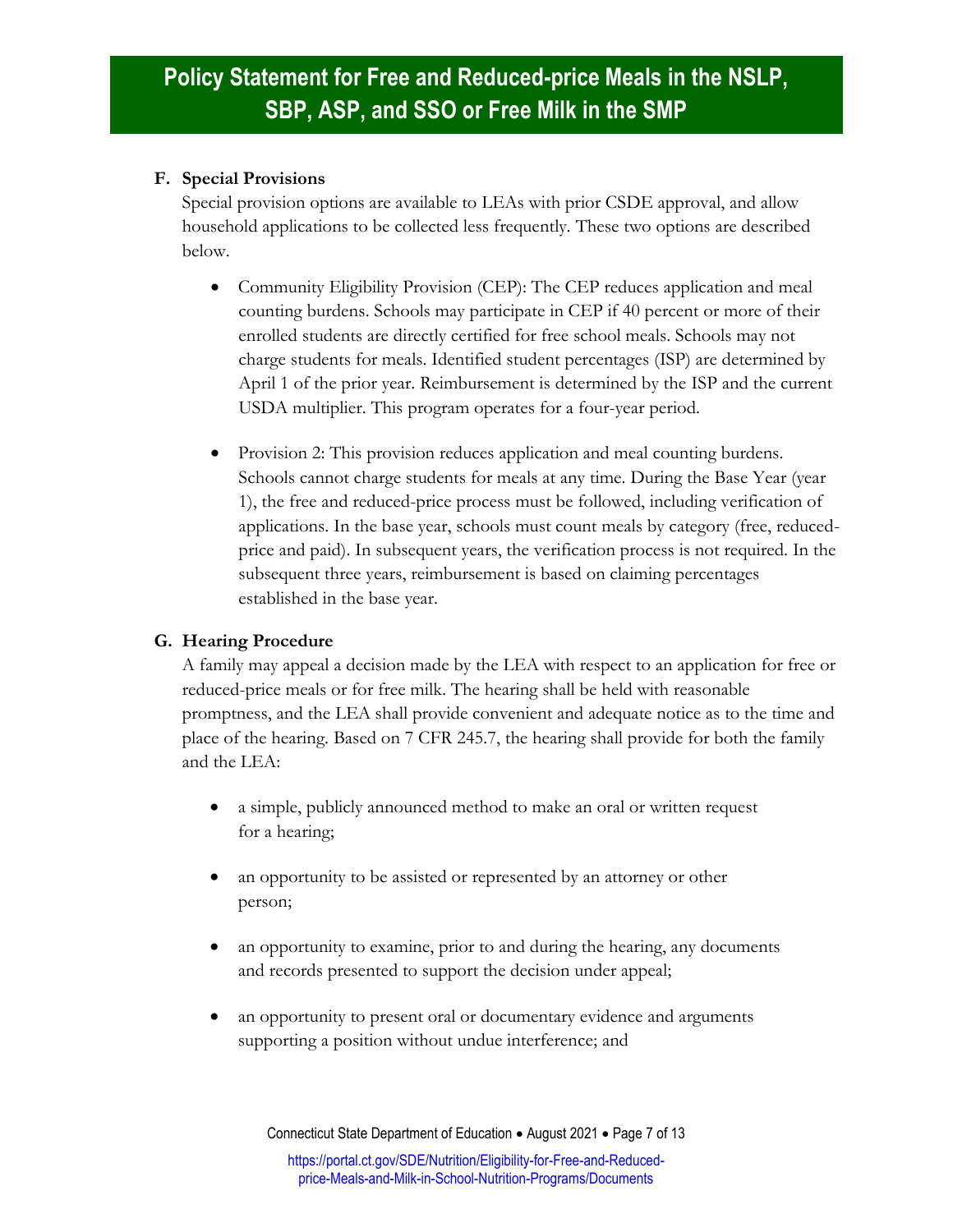an opportunity to question or refute any testimony or other evidence and to confront and cross-examine any adverse witnesses.

Additionally, the LEA shall ensure that:

- the hearing shall be conducted and the decision made by a hearing official who did not participate in making the decision under appeal or in any previously held conference;
- the decision of the hearing official shall be based on the oral and documentary evidence presented at the hearing and made a part of the hearing record;
- the parties concerned and any designated representative shall be notified in writing of the decision of the hearing official;
- a written record shall be prepared with respect to each hearing, which shall include the challenge or the decision under appeal, any documentary evidence and a summary of any oral testimony presented at the hearing, the decision of the hearing official, including the reasons therefor, and a copy of the notification to the parties concerned of the decision of the hearing official; and
- the written record of each hearing shall be preserved for a period of three years, and shall be available for examination by the parties concerned or their representatives at any reasonable time and place during that period.

When a household disagrees with an adverse action that affects its benefits and requests a fair hearing, benefits shall be continued while the household awaits the hearing and decision.

- Households that have been approved for benefits and that are subject to a reduction or termination of benefits later in the same school year, shall receive continued benefits if they appeal the adverse action within the 10 calendar day advance notice period.
- Households that are denied benefits upon application shall not receive benefits.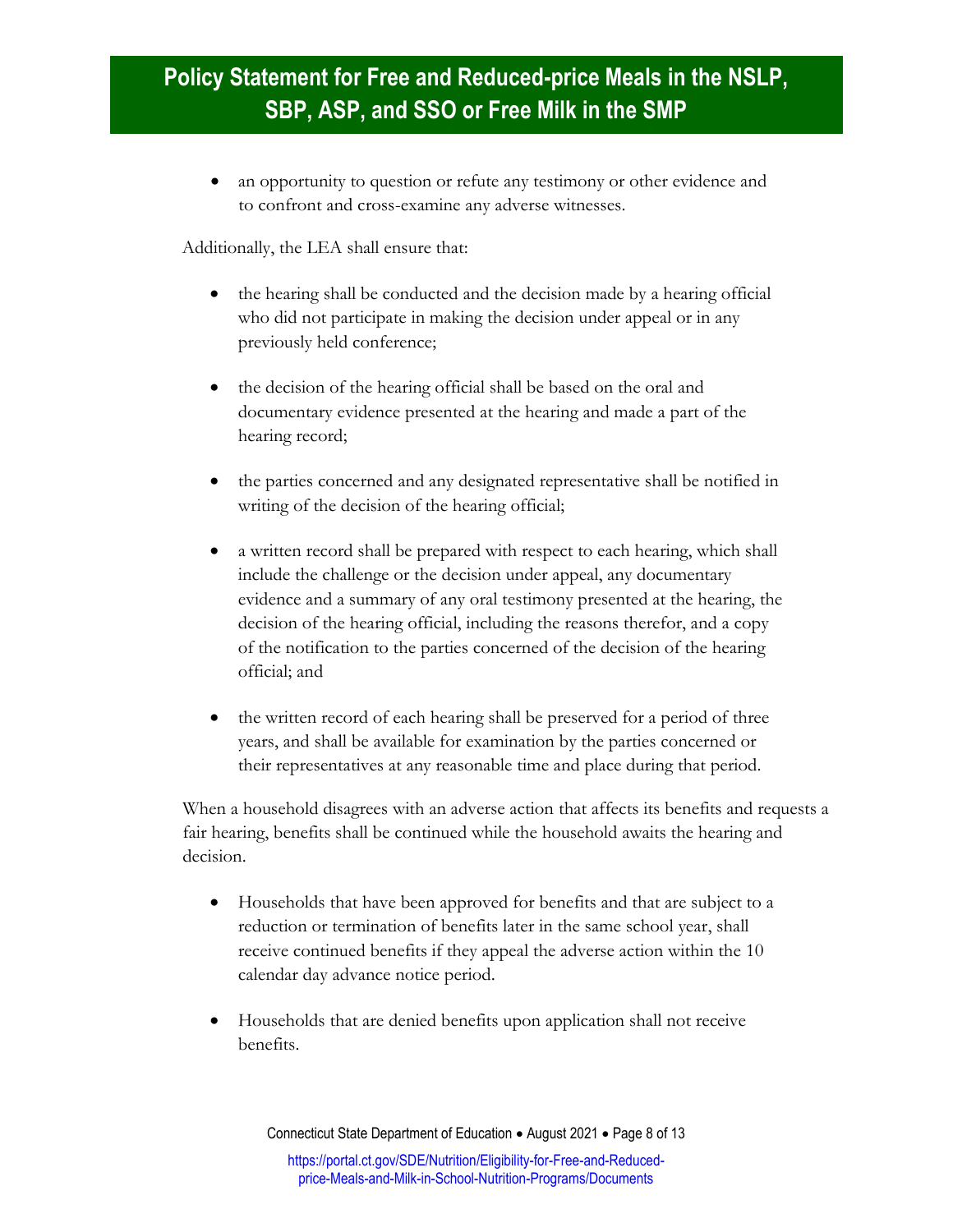#### **H. Records**

The LEA shall maintain a file of the following records for three years after the end of the fiscal year to which they pertain:

- all applications, verification records and documentation of action taken; and
- records of all appeals, and challenges, and their disposition.

### **I. Verification**

Verification is required for participation in the NSLP, (including the SSO operating during SY 2021-22) and SBP. Each LEA shall designate a verification official to complete the activities for the entire LEA.

The LEA shall follow the program regulations and guidance provided by the CSDE for the verification of applications, will conduct verification in accordance with program regulations by November 15 each year, and will maintain all records documenting the verification process. The annual Verification Collection Report (FNS 742) shall be completed and submitted by **December 15**, using the CSDE's [Online Application and](https://portal.ct.gov/SDE/Nutrition/CNP-System)  [Claiming System](https://portal.ct.gov/SDE/Nutrition/CNP-System) for Connecticut CNP.

### **J. Amendments to Policies**

*Unless there is a substantive change, the LEA does not need to update the policy statement and resubmit for CSDE approval*. Routine changes, such as the inclusion of the new income eligibility guidelines, do not require resubmission.

- **K. The LEA must amend its policy statement for any substantive changes to its free and reduced-price policy, and include a description of the change**. In all cases, the LEA must have an approved policy statement on file at the CSDE that accurately describes its current free and reduced-price policies. Amendments must be submitted for approval to the CSDE by **September 15**. The amendments must be approved by the CSDE prior to implementation. The amendments must reflect:
	- changes made by the LEA, e.g., changes in money collection and POS systems, designation of a new hearing officials, changes in procedures for accepting applications, revisions in the letter to households or application for free and reduced-price meals/free milk;
	- changes required by laws/regulations; and
	- additional information specified by the CSDE.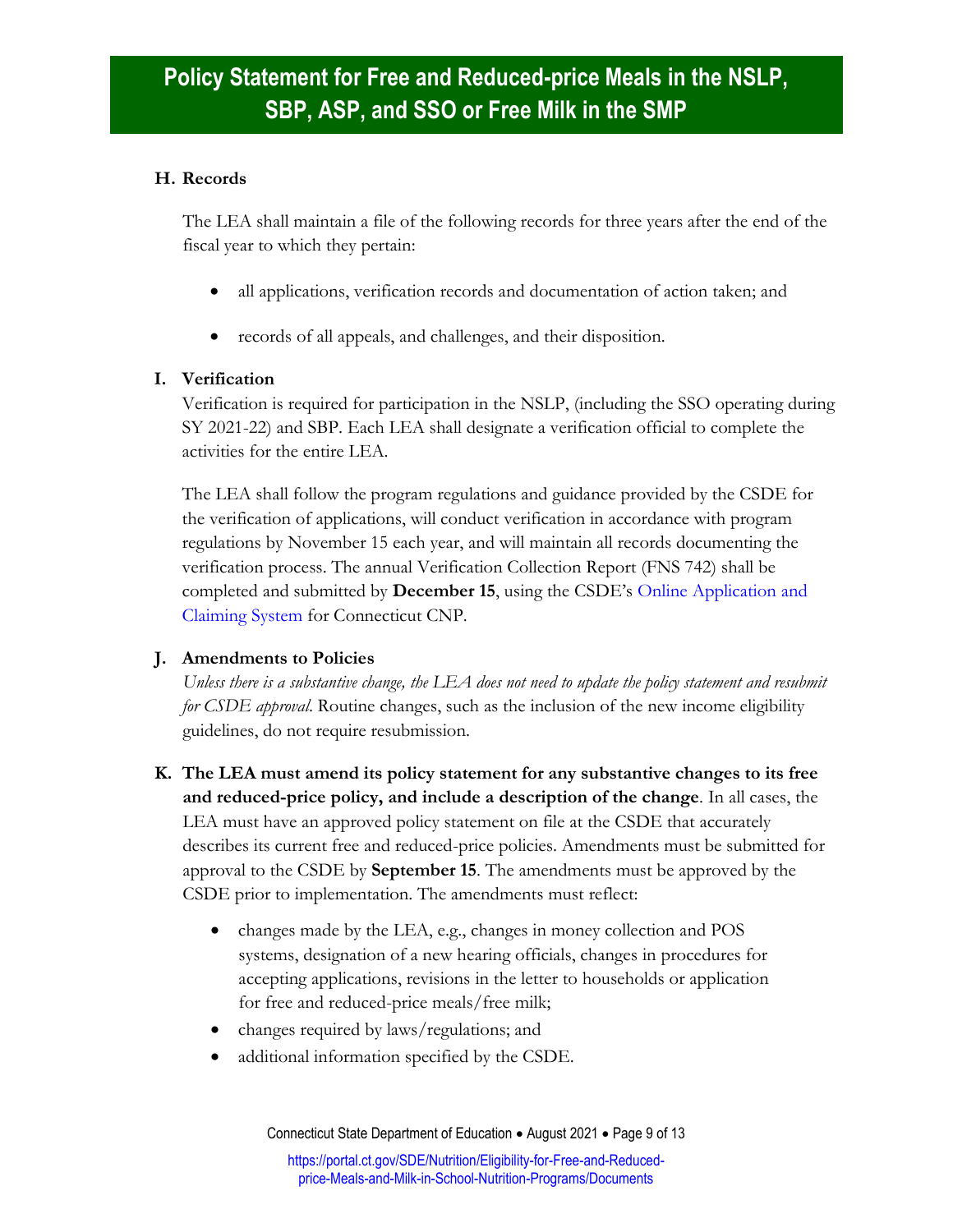#### **Attachments**

Prior to submitting the completed Policy Statement and related materials below, LEAs should refer to the CSDE's document, *[Overview of Meal Counting and Claiming Process.](https://portal.ct.gov/-/media/SDE/Nutrition/NSLP/Forms/MealCount/Overview_Meal_Counting_Claiming_SNP.pdf)* These forms are available on the CSDE's [Forms for School Nutrition Programs w](https://portal.ct.gov/SDE/Lists/Forms-School-Nutrition-Programs)ebpage (refer to "Application Forms for Free and Reduced Meals," "Money Collection and Point-of-Service (POS) Meal Count Systems," and "Public Release"). The verification forms are available on the CSDE's [Verification Procedures for](https://portal.ct.gov/SDE/Nutrition/Verification-Procedures-for-School-Nutrition-Programs)  [School Nutrition Programs](https://portal.ct.gov/SDE/Nutrition/Verification-Procedures-for-School-Nutrition-Programs) webpage.

The LEA must upload the twelve attachments below to the CSDE's [Online Application and](https://portal.ct.gov/SDE/Nutrition/CNP-System)  [Claiming System](https://portal.ct.gov/SDE/Nutrition/CNP-System) for Connecticut CNP.

**Note for SMP sponsors:** The required forms for the SMP sponsors that do not also participate in NSLP and/or SBP are different. In addition, the number of forms that must be submitted depend on the type of program. Refer to the CSDE's [Updating the Sponsor Agreement for the Special Milk](https://portal.ct.gov/-/media/SDE/Nutrition/SMP/Update_Sponsor_Agreement_SMP.pdf)  [Program](https://portal.ct.gov/-/media/SDE/Nutrition/SMP/Update_Sponsor_Agreement_SMP.pdf) for guidance and visit the "[Documents/Forms](https://portal.ct.gov/SDE/Nutrition/Special-Milk-Program/Documents)" section of the SMP webpage to download the required forms for the SMP.

- 1. Policy Statement for School Meals and Milk *(must be signed by an Authorized Representative, not the food service director)* [https://portal.ct.gov/-/media/SDE/Nutrition/NSLP/Forms/FreeRed/](https://portal.ct.gov/-/media/SDE/Nutrition/NSLP/Forms/FreeRed/Policy_Statement_Free_Reduced_Meals_ASP_Free_Milk.pdf) [Policy\\_Statement\\_Free\\_Reduced\\_Meals\\_ASP\\_Free\\_Milk.pdf](https://portal.ct.gov/-/media/SDE/Nutrition/NSLP/Forms/FreeRed/Policy_Statement_Free_Reduced_Meals_ASP_Free_Milk.pdf)
- 2. Meal Application and Data Management Process [https://portal.ct.gov/-/media/SDE/Nutrition/NSLP/Forms/MealCount/](https://portal.ct.gov/-/media/SDE/Nutrition/NSLP/Forms/MealCount/‌Meal_Application_Data_Management_Process_SNP.docx) [Meal\\_Application\\_Data\\_Management\\_Process\\_SNP.docx](https://portal.ct.gov/-/media/SDE/Nutrition/NSLP/Forms/MealCount/‌Meal_Application_Data_Management_Process_SNP.docx)
- 3. Site Information on Money Collection and Point-of-Service (POS) Meal Count Systems [https://portal.ct.gov/-/media/SDE/Nutrition/NSLP/Forms/MealCount/](https://portal.ct.gov/-/media/SDE/Nutrition/NSLP/Forms/‌MealCount/Site_Information_Money_Collection_POS_Meal_Counts_SNP.docx) [Site\\_Information\\_Money\\_Collection\\_POS\\_Meal\\_Counts\\_SNP.docx](https://portal.ct.gov/-/media/SDE/Nutrition/NSLP/Forms/‌MealCount/Site_Information_Money_Collection_POS_Meal_Counts_SNP.docx)
- 4. Public Media Release [https://portal.ct.gov/-/media/SDE/Nutrition/NSLP/Forms/FreeRed/](https://portal.ct.gov/-/media/SDE/Nutrition/NSLP/Forms/FreeRed/‌Public_Media_Release_Connecticut_SNP.docx) [Public\\_Media\\_Release\\_Connecticut\\_SNP.docx](https://portal.ct.gov/-/media/SDE/Nutrition/NSLP/Forms/FreeRed/‌Public_Media_Release_Connecticut_SNP.docx)
- 5. Application for Free and Reduced-price School Meals or Milk
	- **English:** [https://portal.ct.gov/-/media/SDE/Nutrition/NSLP/Forms/](https://portal.ct.gov/-/media/SDE/Nutrition/NSLP/Forms/‌FreeRed/Family_Application_Free_Reduced_School-Meals_Free_Milk.doc) [FreeRed/Family\\_Application\\_Free\\_Reduced\\_School-Meals\\_Free\\_Milk.doc](https://portal.ct.gov/-/media/SDE/Nutrition/NSLP/Forms/‌FreeRed/Family_Application_Free_Reduced_School-Meals_Free_Milk.doc)
	- **Spanish:** [https://portal.ct.gov/-/media/SDE/Nutrition/NSLP/Forms/](https://portal.ct.gov/-/media/SDE/Nutrition/NSLP/Forms/‌FreeRed/Family_Application_Free_Reduced_School-Meals_Free_Milk_Spanish.doc) [FreeRed/Family\\_Application\\_Free\\_Reduced\\_School-Meals\\_Free\\_Milk\\_Spanish.doc](https://portal.ct.gov/-/media/SDE/Nutrition/NSLP/Forms/‌FreeRed/Family_Application_Free_Reduced_School-Meals_Free_Milk_Spanish.doc)

Connecticut State Department of Education • August 2021 • Page 10 of 13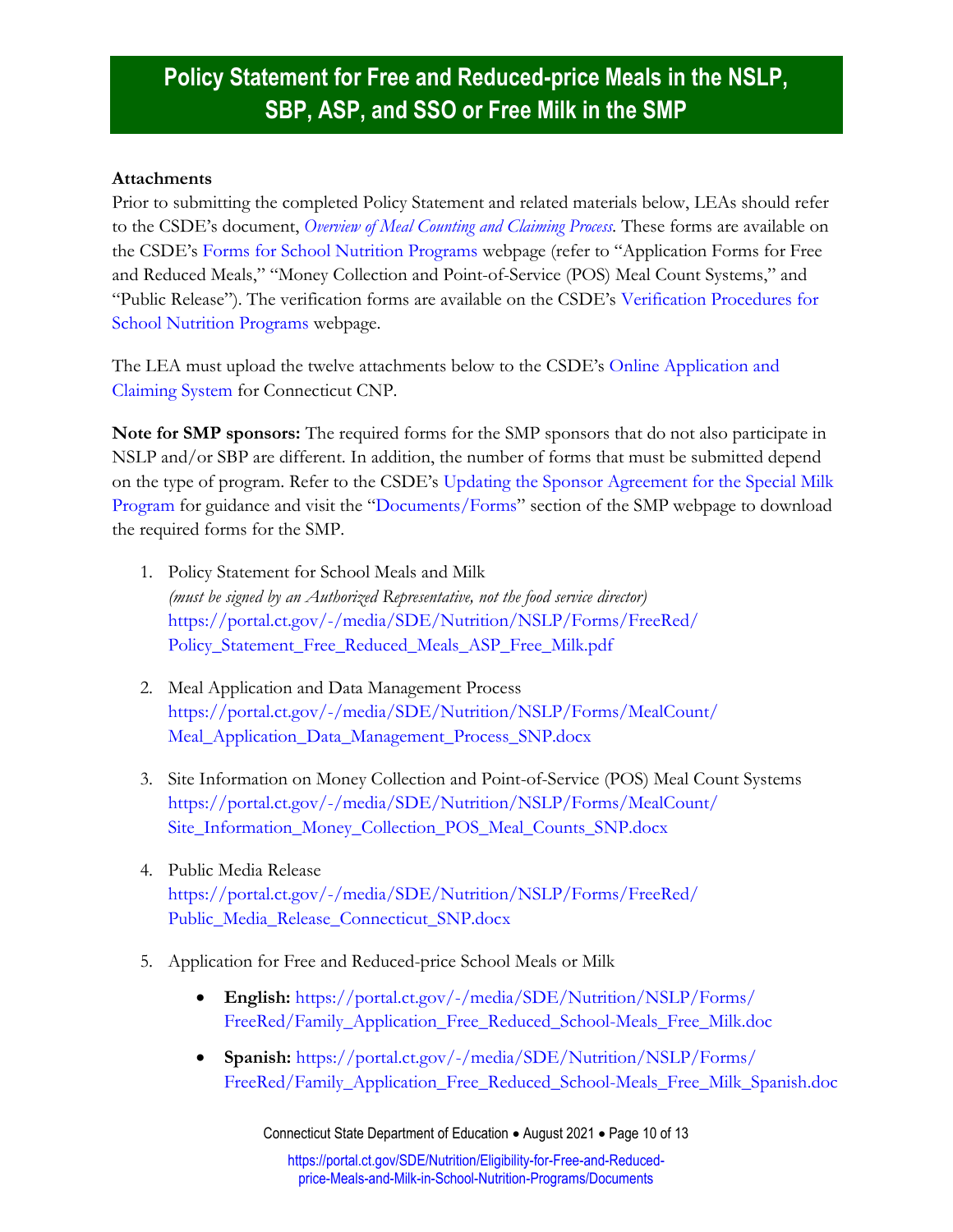- 6. Parent/Guardian Letter: Frequently Asked Questions (FAQs) About Free and Reducedprice School Meals, **and/or** Parent/Guardian Letter: Frequently Asked Questions (FAQs) About Free School Milk
	- **School Meals (English):** [https://portal.ct.gov/-/media/SDE/Nutrition/NSLP/](https://portal.ct.gov/-/media/SDE/Nutrition/NSLP/Forms/FreeRed/Parent_Letter_FAQ_Free_Reduced_Meals.docx) [Forms/FreeRed/Parent\\_Letter\\_FAQ\\_Free\\_Reduced\\_Meals.docx](https://portal.ct.gov/-/media/SDE/Nutrition/NSLP/Forms/FreeRed/Parent_Letter_FAQ_Free_Reduced_Meals.docx)
	- **School Meals (Spanish):** [https://portal.ct.gov/-/media/SDE/Nutrition/NSLP/](https://portal.ct.gov/-/media/SDE/Nutrition/NSLP/Forms/FreeRed/Parent_Letter_FAQ_Free_Reduced_Meals_Spanish.docx) [Forms/FreeRed/Parent\\_Letter\\_FAQ\\_Free\\_Reduced\\_Meals\\_Spanish.docx](https://portal.ct.gov/-/media/SDE/Nutrition/NSLP/Forms/FreeRed/Parent_Letter_FAQ_Free_Reduced_Meals_Spanish.docx)
	- **SSO (English):** [https://portal.ct.gov/-/media/SDE/Nutrition/NSLP/](https://portal.ct.gov/-/media/SDE/Nutrition/NSLP/Forms/FreeRed/Parent_Letter_FAQ_Free_Reduced_Meals_SSO.docx) [Forms/FreeRed/Parent\\_Letter\\_FAQ\\_Free\\_Reduced\\_Meals\\_SSO.docx](https://portal.ct.gov/-/media/SDE/Nutrition/NSLP/Forms/FreeRed/Parent_Letter_FAQ_Free_Reduced_Meals_SSO.docx)
	- **Milk (English):** [https://portal.ct.gov/-/media/SDE/Nutrition/SMP/](https://portal.ct.gov/-/media/SDE/Nutrition/SMP/Parent_Letter_FAQs_Milk.docx) [Parent\\_Letter\\_FAQs\\_Milk.docx](https://portal.ct.gov/-/media/SDE/Nutrition/SMP/Parent_Letter_FAQs_Milk.docx)
	- **Milk (Spanish):** [https://portal.ct.gov/-/media/SDE/Nutrition/SMP/](https://portal.ct.gov/-/media/SDE/Nutrition/SMP/Parent_Letter_FAQs_Milk_Spanish.docx) [Parent\\_Letter\\_FAQs\\_Milk\\_Spanish.docx](https://portal.ct.gov/-/media/SDE/Nutrition/SMP/Parent_Letter_FAQs_Milk_Spanish.docx)
- 7. Parent/Guardian Notification Letter *(approving or denying meal benefits)*
	- **English:** [https://portal.ct.gov/-/media/SDE/Nutrition/NSLP/Forms/FreeRed/](https://portal.ct.gov/-/media/SDE/Nutrition/NSLP/Forms/‌FreeRed/Parent_Notification_Letter_Free_Reduced_Eligibility.docx) [Parent\\_Notification\\_Letter\\_Free\\_Reduced\\_Eligibility.docx](https://portal.ct.gov/-/media/SDE/Nutrition/NSLP/Forms/‌FreeRed/Parent_Notification_Letter_Free_Reduced_Eligibility.docx)
	- **Spanish:** [https://portal.ct.gov/-/media/SDE/Nutrition/NSLP/Forms/FreeRed/](https://portal.ct.gov/-/media/SDE/Nutrition/NSLP/Forms/‌FreeRed/Parent_Notification_Letter_Free_Reduced_Eligibility_NSLP_SBP_Spanish.docx) [Parent\\_Notification\\_Letter\\_Free\\_Reduced\\_Eligibility\\_NSLP\\_SBP\\_Spanish.docx](https://portal.ct.gov/-/media/SDE/Nutrition/NSLP/Forms/‌FreeRed/Parent_Notification_Letter_Free_Reduced_Eligibility_NSLP_SBP_Spanish.docx)
- 8. Parent/Guardian Notification Letter for Direct Certification based on SNAP, TFA or Medicaid Benefits (Version 1)
	- **English:** [https://portal.ct.gov/-/media/SDE/Nutrition/NSLP/Forms/FreeRed/](https://portal.ct.gov/-/media/SDE/Nutrition/NSLP/Forms/FreeRed/‌Direct_Certification_Parent_Notification_Letter1_SNAP_TFA_Medicaid.docx) [Direct\\_Certification\\_Parent\\_Notification\\_Letter1\\_SNAP\\_TFA\\_Medicaid.docx](https://portal.ct.gov/-/media/SDE/Nutrition/NSLP/Forms/FreeRed/‌Direct_Certification_Parent_Notification_Letter1_SNAP_TFA_Medicaid.docx)
	- **Spanish:** [https://portal.ct.gov/-/media/SDE/Nutrition/NSLP/Forms/FreeRed/](https://portal.ct.gov/-/media/SDE/Nutrition/NSLP/Forms/FreeRed/‌Direct_Certification_Parent_Notification_Letter1_SNAP_TFA_‌Medicaid_Spanish.docx) [Direct\\_Certification\\_Parent\\_Notification\\_Letter1\\_SNAP\\_TFA\\_](https://portal.ct.gov/-/media/SDE/Nutrition/NSLP/Forms/FreeRed/‌Direct_Certification_Parent_Notification_Letter1_SNAP_TFA_‌Medicaid_Spanish.docx) [Medicaid\\_Spanish.docx](https://portal.ct.gov/-/media/SDE/Nutrition/NSLP/Forms/FreeRed/‌Direct_Certification_Parent_Notification_Letter1_SNAP_TFA_‌Medicaid_Spanish.docx)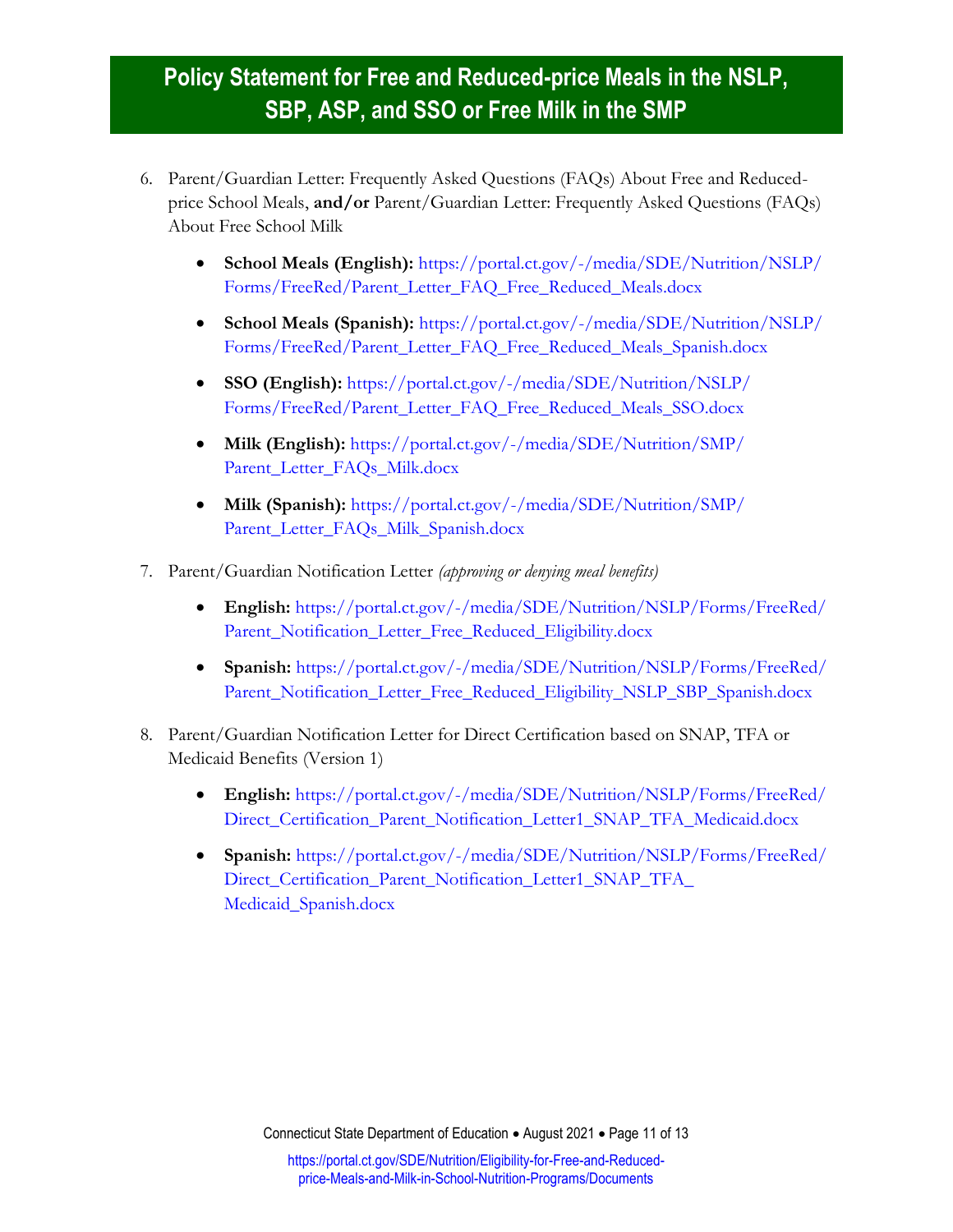- 9. Parent/Guardian Notification letter for Direct Certification based on Foster Child, Homeless, Runaway or Head Start (Version 2)
	- **English:** [https://portal.ct.gov/-/media/SDE/Nutrition/NSLP/Forms/FreeRed/](https://portal.ct.gov/-/media/SDE/Nutrition/NSLP/Forms/FreeRed/‌Direct_Certification_Parent_Notification_Letter2_Foster_Child_Homeless_‌Runaway_Head_Start.docx) Direct Certification Parent Notification Letter2 Foster Child Homeless [Runaway\\_Head\\_Start.docx](https://portal.ct.gov/-/media/SDE/Nutrition/NSLP/Forms/FreeRed/‌Direct_Certification_Parent_Notification_Letter2_Foster_Child_Homeless_‌Runaway_Head_Start.docx)
	- **Spanish:** [https://portal.ct.gov/-/media/SDE/Nutrition/NSLP/Forms/FreeRed/](https://portal.ct.gov/-/media/SDE/Nutrition/NSLP/Forms/FreeRed/‌Direct_Certification_Parent_Notification_Letter2_Foster_Child_‌Homeless_Runaway_Head_Start_Spanish.docx) [Direct\\_Certification\\_Parent\\_Notification\\_Letter2\\_Foster\\_Child\\_](https://portal.ct.gov/-/media/SDE/Nutrition/NSLP/Forms/FreeRed/‌Direct_Certification_Parent_Notification_Letter2_Foster_Child_‌Homeless_Runaway_Head_Start_Spanish.docx) [Homeless\\_Runaway\\_Head\\_Start\\_Spanish.docx](https://portal.ct.gov/-/media/SDE/Nutrition/NSLP/Forms/FreeRed/‌Direct_Certification_Parent_Notification_Letter2_Foster_Child_‌Homeless_Runaway_Head_Start_Spanish.docx)
- 10. Parent/Guardian Notification letter for Direct Certification based on Medicaid Benefits Reduced-Price Meals (Version 3)
	- **English:** [https://portal.ct.gov/-/media/SDE/Nutrition/NSLP/Forms/FreeRed/](https://portal.ct.gov/-/media/SDE/Nutrition/NSLP/Forms/FreeRed/‌Direct_Certification_Parent_Notification_Letter3_Medicaid_‌Benefits_Reduced_Meals.docx) Direct Certification Parent Notification Letter3 Medicaid [Benefits\\_Reduced\\_Meals.docx](https://portal.ct.gov/-/media/SDE/Nutrition/NSLP/Forms/FreeRed/‌Direct_Certification_Parent_Notification_Letter3_Medicaid_‌Benefits_Reduced_Meals.docx)
	- **Spanish:** [https://portal.ct.gov/-/media/SDE/Nutrition/NSLP/Forms/FreeRed/](https://portal.ct.gov/-/media/SDE/Nutrition/NSLP/Forms/FreeRed/‌Direct_Certification_Parent_Notification_Letter3_Medicaid_‌Benefits_Reduced_Meals_Spanish.docx) Direct Certification Parent Notification Letter3 Medicaid [Benefits\\_Reduced\\_Meals\\_Spanish.docx](https://portal.ct.gov/-/media/SDE/Nutrition/NSLP/Forms/FreeRed/‌Direct_Certification_Parent_Notification_Letter3_Medicaid_‌Benefits_Reduced_Meals_Spanish.docx)

11. Letter to Household of Notification of Selection for Verification of Eligibility

- **English:** [https://portal.ct.gov/-/media/SDE/Nutrition/NSLP/Forms/](https://portal.ct.gov/-/media/SDE/Nutrition/NSLP/Forms/‌Verification/Sample_Household_Letter_Verify_Family_Eligibility.docx) [Verification/Sample\\_Household\\_Letter\\_Verify\\_Family\\_Eligibility.docx](https://portal.ct.gov/-/media/SDE/Nutrition/NSLP/Forms/‌Verification/Sample_Household_Letter_Verify_Family_Eligibility.docx)
- **Spanish:** [https://portal.ct.gov/-/media/SDE/Nutrition/NSLP/Forms/](https://portal.ct.gov/-/media/SDE/Nutrition/NSLP/Forms/‌Verification/Sample_Household_Letter_Verify_Family_Eligibility_Spanish.docx) [Verification/Sample\\_Household\\_Letter\\_Verify\\_Family\\_Eligibility\\_Spanish.docx](https://portal.ct.gov/-/media/SDE/Nutrition/NSLP/Forms/‌Verification/Sample_Household_Letter_Verify_Family_Eligibility_Spanish.docx)
- 12. Letter of Verification Results and Adverse Action for Income Households
	- **English:** [https://portal.ct.gov/-/media/SDE/Nutrition/NSLP/Forms/](https://portal.ct.gov/-/media/SDE/Nutrition/NSLP/‌Forms/Verification/Sample_Letter_Verification_Results_Adverse_Action_Income_‌Households.docx) [Verification/Sample\\_Letter\\_Verification\\_Results\\_Adverse\\_Action\\_Income\\_](https://portal.ct.gov/-/media/SDE/Nutrition/NSLP/‌Forms/Verification/Sample_Letter_Verification_Results_Adverse_Action_Income_‌Households.docx) [Households.docx](https://portal.ct.gov/-/media/SDE/Nutrition/NSLP/‌Forms/Verification/Sample_Letter_Verification_Results_Adverse_Action_Income_‌Households.docx)
	- **Spanish:** [https://portal.ct.gov/-/media/SDE/Nutrition/NSLP/Forms/](https://portal.ct.gov/-/media/SDE/Nutrition/NSLP/‌Forms/Verification/Sample_Letter_Verification_Results_Adverse_Action_Income_‌Household_Spanish.docx) [Verification/Sample\\_Letter\\_Verification\\_Results\\_Adverse\\_Action\\_Income\\_](https://portal.ct.gov/-/media/SDE/Nutrition/NSLP/‌Forms/Verification/Sample_Letter_Verification_Results_Adverse_Action_Income_‌Household_Spanish.docx) [Household\\_Spanish.docx](https://portal.ct.gov/-/media/SDE/Nutrition/NSLP/‌Forms/Verification/Sample_Letter_Verification_Results_Adverse_Action_Income_‌Household_Spanish.docx)

The attachments are adopted with and considered part of this policy.